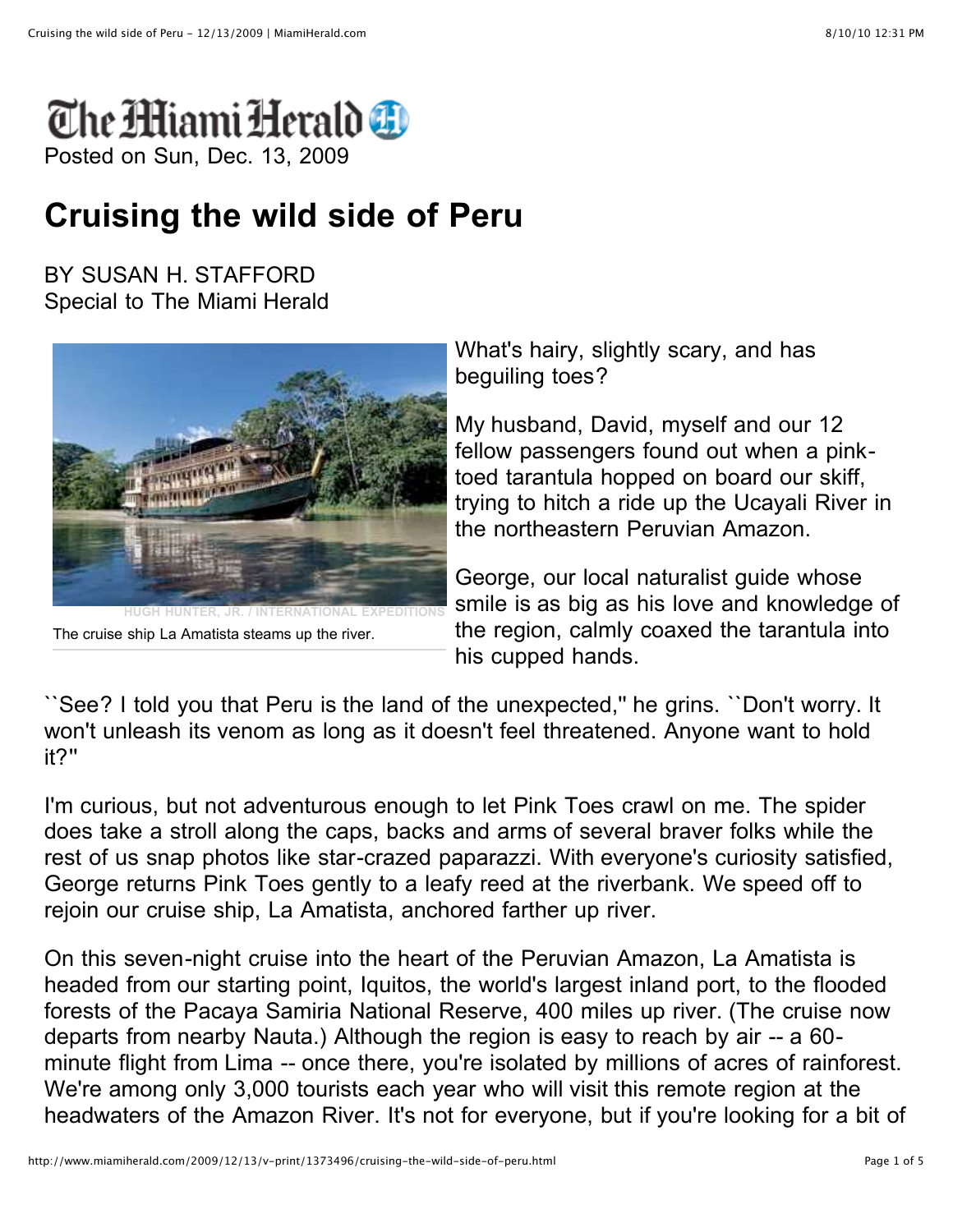adventure, a hint of danger and a chance to see one of the world's last unspoiled frontiers, the Peruvian Amazon has it all.

To our delight, the all-wood, 28-passenger La Amatista looks like it's steamed right out of the late 19th century, when rubber barons plied the Amazon's waters in their riverboats. Although the ship might evoke another era, we're not roughing it. La Amatista is equipped for comfort with electricity, air-conditioned cabins and *en suite* bathrooms with hot and cold water in the shower. The 14 wood-paneled cabins are small: our double had 108 square feet, but comfortable with plenty of storage.

An expansive open-air third deck offers ample space to relax, read a book, work on a tan or grab a tart Pisco Sour or a bubble-gum flavored Inka Kola. From the deck, I take in the passing show on the river: the endless green tangle of the jungle, two paddlers in a tiny dugout canoe buffeted by the *café-au-lait*-colored waters and huge ferries strung with colorful hammocks for overnight passengers.

At meals, the show continues through the dining room's wrap-around panoramic windows as we tuck into delicious, fresh Peruvian cuisine, served buffet-style. Daily, we feast on local produce (papayas, hearts of palm, yucca), fresh fish, grilled meats and Peruvian specialties, such as *lomo saltado* (marinated steak with a kick of chiles, topped with French fries) and *quinoa* (a cereal grain) salads studded with super-sized kernels of *maize* (corn).

Twice a day, at the clang of the ship's bell, we grab our gear and hop on board two small, motorized skiffs. For several hours at a time, we explore the tannin-stained offshoots of the main river, take a nature walk or visit riverside communities. The break-into-an-instant-sweat heat (95 degrees and above) and humidity make a full frontal assault daily so excursions get underway in early morning or late afternoon.

As we motor along narrow tributaries, black-collared hawks keep a hooded eye out for prey. Horned screamers shriek in alarm and clumsily fly off, their black bodies looking too big for flight. Cuvier's toucans, whose big curved beaks threaten to topple them from their branches, silently eye us from above. Elegant coicoi herons glide silently toward their rookeries as kingfishers play tag along the water's edge. Our list of bird species grows quickly -- at least 20 or 30 new ones each day -- culminating in a grand total of 167 by the end of the trip.

``Watch your fingers,'' warns George, holding up his scarred thumb as testimony. ``You want to catch the piranha, not be caught by them!''

We've pulled into the shaded shallows of a narrow tributary to try our hand at fishing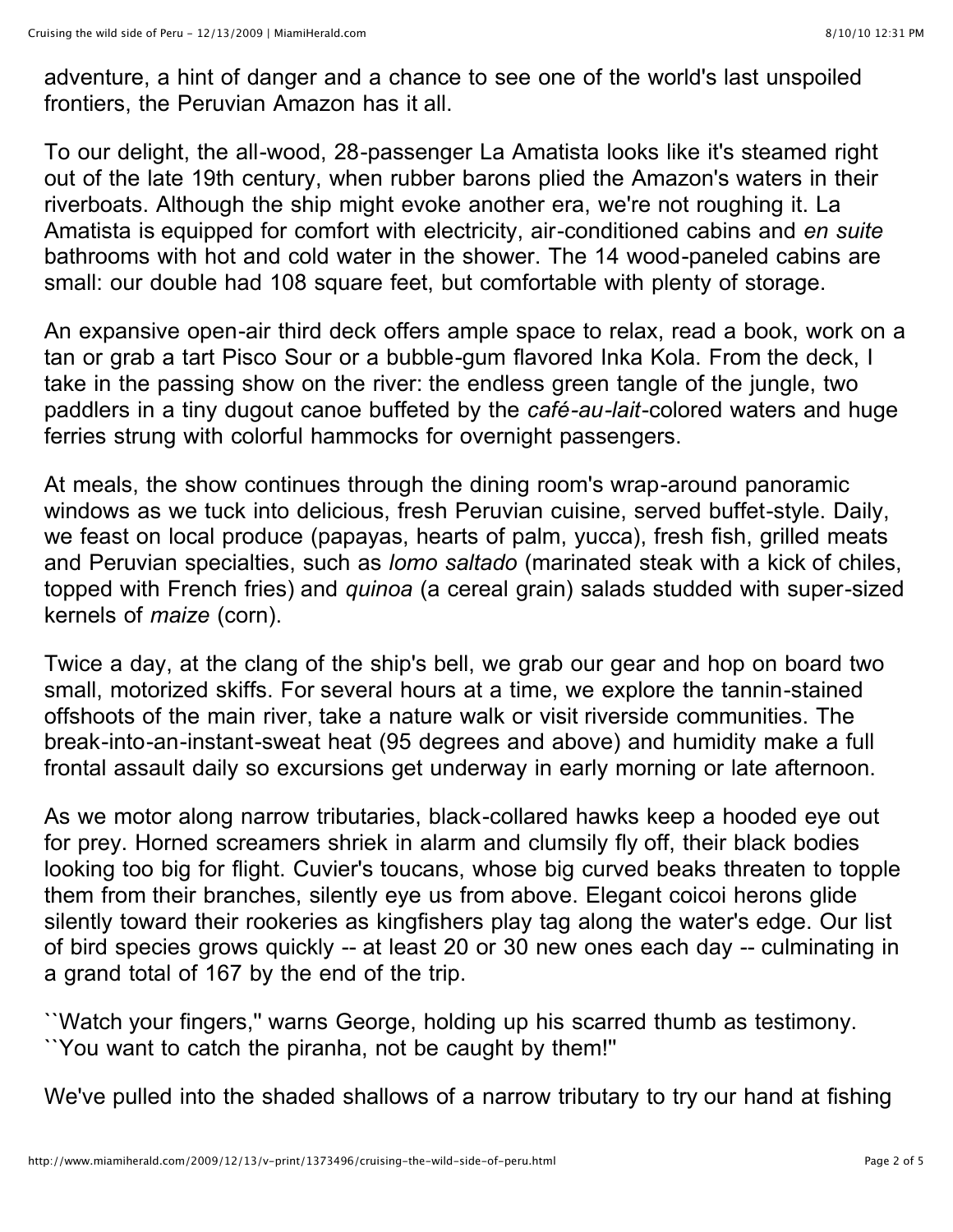for glistening purple, orange and white piranhas. Who knew that the fiercest fish in the Amazon, known for its flesh-stripping abilities, could be such suckers? All it takes is a simple fishing pole made from a tree branch, a line and a small piece of meat on a hook. Later, the ship's chef fries up the catch. Piranhas make a meaty but bony snack that tastes a bit like halibut.

A short hike through the rainforest at Yucuruchi leads us to a serene pond of giant water lilies (Victoria Amazonica). Each night, the lilies gently enfold into their buds the beetles essential to their pollination and release them the next morning after the beetles' work is done.

When we return to the riverbank, two enterprising local women have opened an instant craft market. They spread out their wares -- brightly colored palm-frond baskets, red and black seed necklaces with tiny piranha jaws, and gourds incised with sloths and toucans -- on colorful blankets on the ground. After a little friendly bargaining, for \$2 I purchase a woven palm fan embroidered with a scarlet macaw to help beat back the heat of the day.

At night, the rainforest hums with the buzz of mosquitoes, goes ``bonk'' with the music of frogs and occasionally falls silent. In spite of the headlamps and flashlights we carry for a half-hour tromp through the jungle, it's as dark as squid's ink and a bit unnerving.

``Don't stray off the path, watch what's under your feet and keep up with the person in front of you,'' cautions George, who is armed with a machete for the unexpected.

``Yikes!'' someone yells from the back of our single-file line, and we all jump. ``No problem. A scorpion just dropped out of a tree onto someone's hat'' is the message relayed from the rear. Although there's a possibility of meeting up with jaguars, giant anacondas and poisonous toads, only the shooed-off scorpion and a giant roach favor us with an appearance.

On board the skiffs, we probe deep into the quiet and serene Pacaya Samiria National Reserve, which is twice the size of Yellowstone National Park. Large vessels, such as La Amatista, are not allowed to enter this protected area. Called L'Esperga de la Selva (the mirror of the jungle), the Reserve's black lakes and lagoons duplicate the giant clouds and the sky in their waters.

Far into the Reserve, troops of tiny squirrel monkeys anxiously skitter up and down tree trunks. Bushy-tailed monk saki monkeys perform high-wire antics as they leap from branch to branch. Red howler monkeys break the silence with their big-cat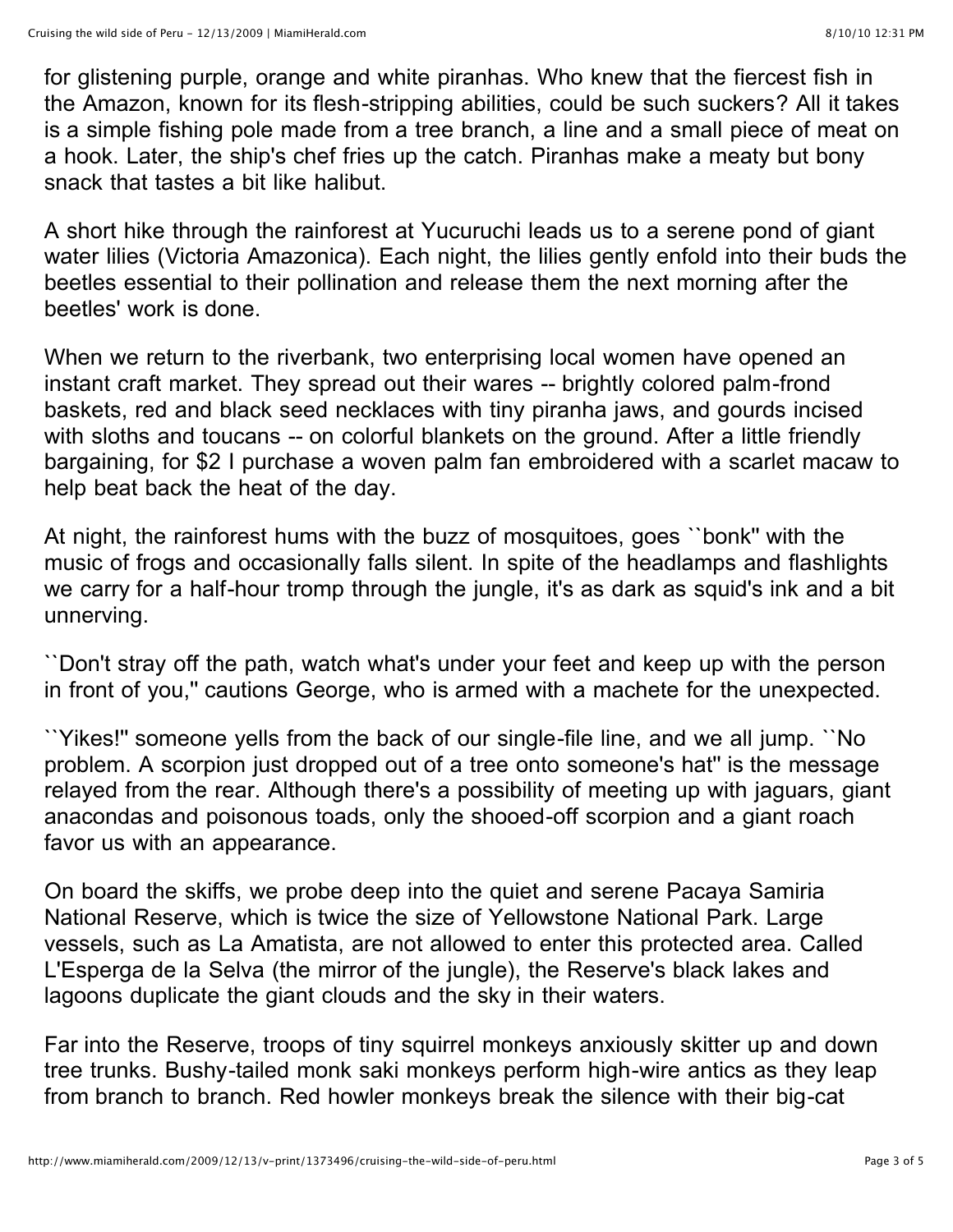roars. A solitary three-toed sloth looks lonely clinging motionlessly to the umbrellaleafed cecropia tree.

The pink river dolphins that ply the Reserve's black waters seem like a myth until I catch a glimpse of their pale, rosy snouts and backs surfacing above the waterline. The fins of their sister gray river dolphins poking through the surface give them away. Giant river otters, tapirs and capybaras (the world's largest rodent, resembling a giant guinea pig) inhabit the reserve, but they remain elusive this trip.

During visits to villages strung along the Ucayali River and in the reserve, we meet the Ribereños, the fishermen and farmers who live in small communities along the river. Thatched roof homes, perched on stilts that protect them from river flooding, an occasional botánica or medical clinic, and a church or two neatly line the hard dirt main streets. Every village we visit has a school. There is no running water and meals are cooked on open fires. Sometimes, a village generator supplies a few hours of electricity. The river and the rainforest offer an adequate, but very basic, living.

At Captain Clavero village, the elders greet us warmly but with polite reserve. Quickto-smile children gather around, shyly eager to peer into a digital camera to see photos of themselves.

At the village school, a circular open-air structure with a thatched-cone roof and wood benches, George quickly lines the children up by height and age (5-14). The children introduce themselves and recite numbers and the alphabet in English. George then leads them in a rousing rendition of the Peruvian national anthem. We respond with the less lofty, but well received ``If You're Happy and You Know It, Clap Your Hands." As a small thank you, we leave school supplies that we've brought with the elders who will later reward the children for good academic performance.

On the return journey, George has one final surprise for us. At the village of San José de Paranapura, a shaman and his apprentice teach us about the medicinal powers of cat's claw, commonplace plants like oregano and the ayahuasca vine, a hallucinogenic drug key to shamanistic rituals.

We sit in contemplative silence as the shaman blows *mapacho* (a strong nicotine) smoke over our heads as a blessing of protection and good fortune, one final gift from the rainforest.

During the voyage, George's mantra has been ``Peru is a land of the unexpected.'' He's right. One thing I do expect, however, is to have the good fortune to return. And maybe next time, I'll let a friendly pink-toed tarantula crawl up my arm.